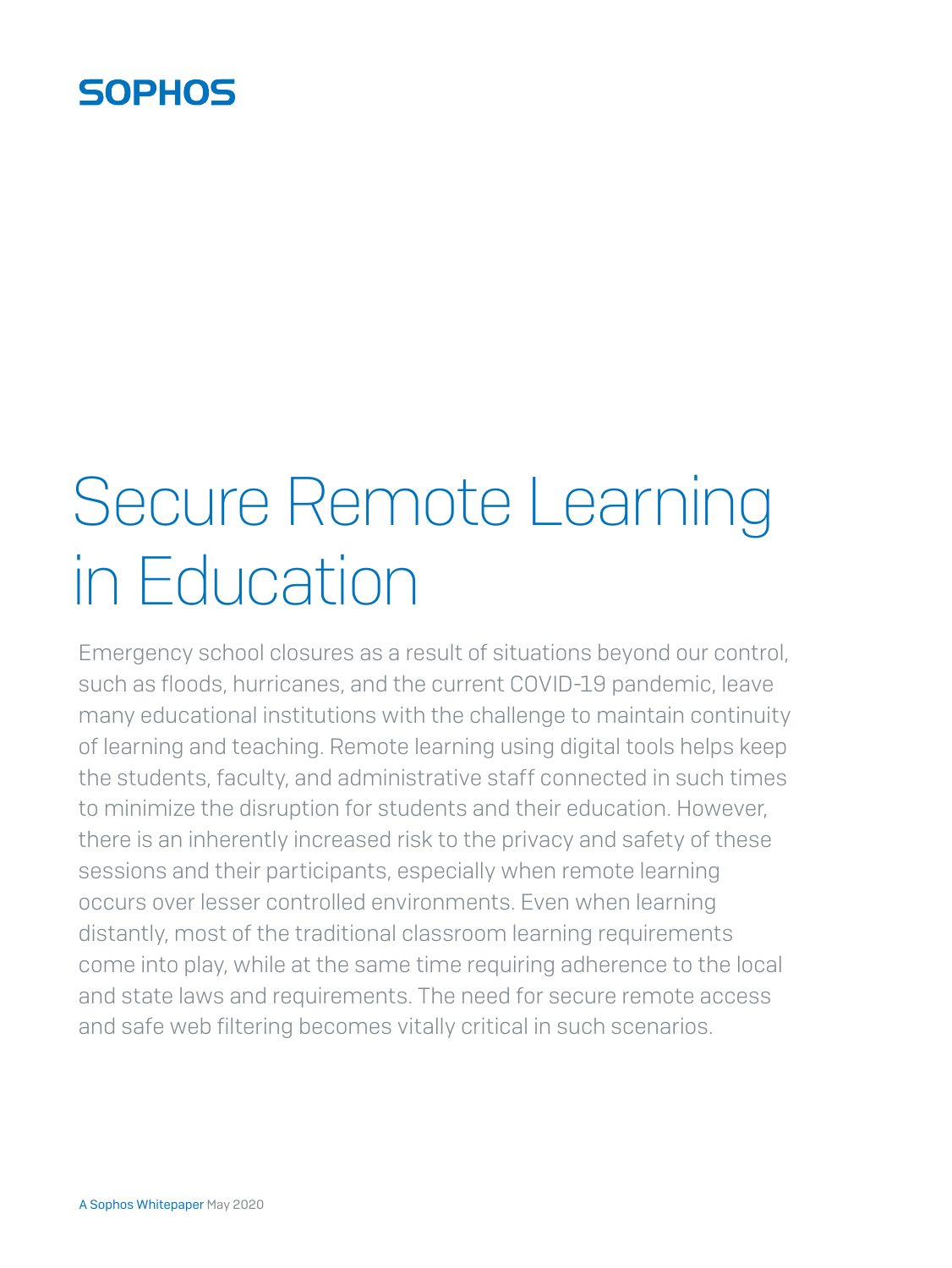#### Securing remote access with Sophos

Sophos XG Firewall and SD-RED devices offer schools and colleges multiple options for secure remote connectivity. Students and teachers can access online learning tools that are mostly located in the cloud, or access file sharing applications, email, the internet, and other resources on the school network securely and from any location.

XG Firewalls come with built-in support for IPsec and SSL VPN connectivity, allowing schools to choose either or both. IPsec VPN comes with a free, easy-to-use VPN connection client, Sophos Connect, that's easy to deploy and configure, ensuring your students, faculty, and staff can connect securely and with little effort.

Executives can take advantage of Sophos SD-RED (software-defined remote ethernet device) that establishes a plug-and-play contact with XG Firewall for a dedicated VPN tunnel for secure access to sensitive corporate resources or to online SaaS resources. They can connect to the device directly, or wirelessly through a [Sophos APX wireless access point](https://www.sophos.com/en-us/products/secure-wifi.aspx?cmp=40281).

Schools can remotely connect with each other and to their headquarters within a district using SD-WAN integrated into Sophos XG Firewall. SD-WAN allows them to securely share information between sites; achieve consistent performance and availability for cloud applications like Dropbox Education, G Suite, ClassDojo, and others; and deliver applications to keep pace with changing educational technologies and apps on the network.

Not everyone has the option to use a corporate-owned device, and you may need to enable your staff and teachers to start using personal devices for work. Sophos Mobile lets you secure any combination of personal and corporate-owned devices with minimal effort. Mobile devices can utilize built-in or app-based VPN options, including IPsec and SSL VPN for secure connectivity to your XG Firewall protected network.

With more chances of people working from home plugging new devices into their company laptops, peripheral control in Sophos Intercept X allows you to control what employees can and can't plug into their corporate devices.

#### Securing remote connections

With sensitive information travelling back and forth between the firewall and remote devices over the internet, ensuring traffic is secured from threats is critical. If your XG Firewall has a TotalProtect Plus or FullGuard Plus license, traffic is scanned for ransomware, viruses, intrusions, and other threats in both directions, providing comprehensive protection. Sandstorm, Sophos' cloud-sandbox technology, inspects and blocks executables and documents containing executable content coming in through phishing, spam, and web downloads before the file is delivered to the user's device.

#### Securing against web threats

Sophos XG Firewall's Web Protection engine, backed by SophosLabs, includes advanced web protection capabilities and innovative technologies like pharming protection, HTTPS scanning, and potentially unwanted app control, required to identify and block the latest web threats. Utilize Sophos' powerful, built-in web filtering policies for assistance with CIPA compliance and other education-specific features for SafeSearch and YouTube control.